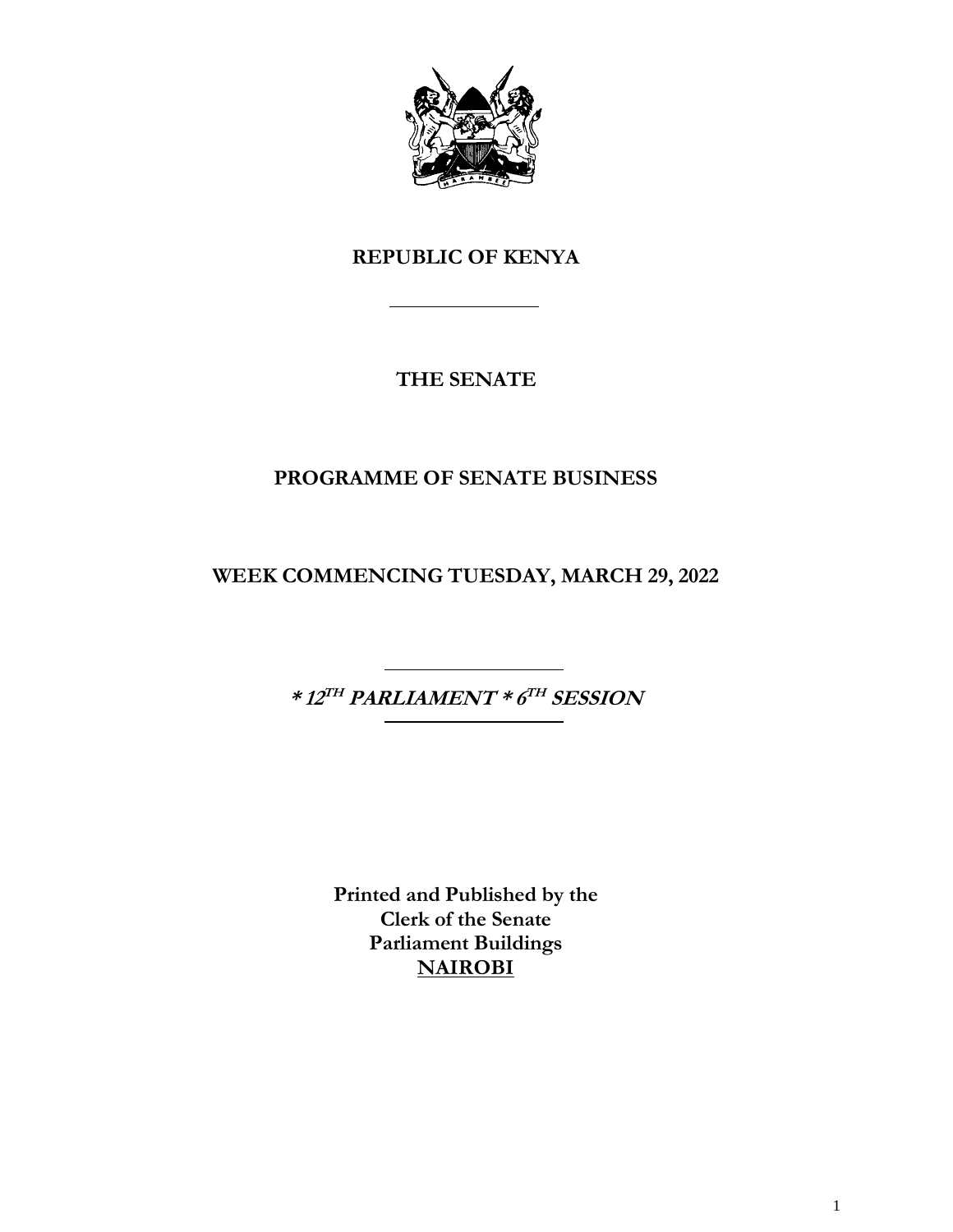**REF: SBC/WP/2022/VOL.1/ (07)** 

**Clerk's Chambers The Senate Parliament Buildings NAIROBI**

25<sup>th</sup> March, 2022

#### **REPUBLIC OF KENYA**

#### **THE SENATE**

#### **TWELFTH PARLIAMENT (SIXTH SESSION)**

#### **PROGRAMME OF SENATE BUSINESS FOR THE WEEK COMMENCING TUESDAY, MARCH 29, 2022**

**TUESDAY** 29/03/2022 **Communication from the Chair, Messages, Petitions, Papers, Notices of Motion, Statements, Motions and Bills**

## **A. \*\*\*THE DIVISION OF REVENUE BILL (NATIONAL ASSEMBLY BILLS NO. 8 OF 2022)**

(The Senate Majority Leader)

*(Second Reading)*  (Resumption of debate interrupted on Tuesday,  $22^{nd}$  March, 2022) **(Division)**

## **B. \*\*\*THE LANDLORD AND TENANT BILL (NATIONAL ASSEMBLY BILLS NO. 3 OF 2021)**

(The Senate Majority Leader)

*(Second Reading)*

**(Resumption of debate interrupted on Wednesday, 23 rd February, 2022- Morning Sitting) (Division)**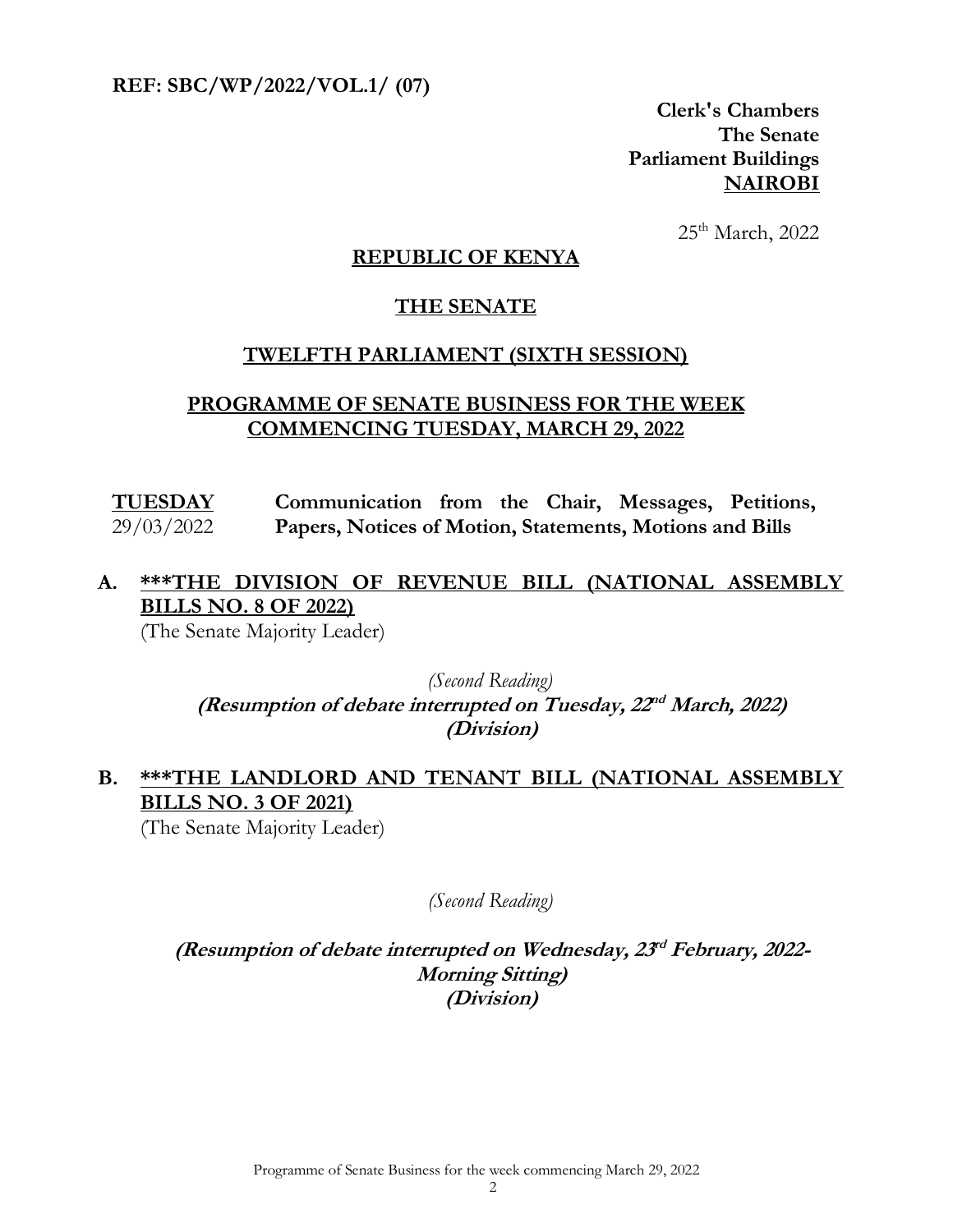#### **C. \*THE PERSONS WITH DISABILITIES (AMENDMENT) BILL (SENATE BILLS NO. 29 OF 2020)**

(Sen. Aaron Cheruiyot, MP and Sen. (Dr) Isaac Mwaura, MP)

#### *(Second Reading)*

### **(Resumption of debate interrupted on Thursday, 10 th March, 2022) (Division)**

## **D. \*THE ELECTION CAMPAIGN FINANCING (AMENDMENT) BILL (SENATE BILLS NO. 51 OF 2021)**

(Sen. Ledama Olekina, MP)

#### *(Second Reading)*

#### **(Resumption of debate interrupted on Wednesday, 23 rd March, 2022) (Division)**

# **E. MOTION - ADOPTION OF REPORTS OF THE SESSIONAL COMMITTEE ON COUNTY PUBLIC ACCOUNTS AND INVESTMENTS ON CONSIDERATION OF THE REPORTS BY THE AUDITOR GENERAL ON THE FINANCIAL STATEMENTS OF VARIOUS COUNTY EXECUTIVES FOR FINANCIAL YEAR 2018/2019**

(Chairperson, Sessional Committee on County Public Accounts and Investments)

**THAT,** the Senate adopts the Report of the Sessional Committee on County Public Accounts and Investments on consideration of the Reports by the Auditor General on the Financial Statements of the following County Executives for the Financial Year 2018/2019- Embu; Homa-Bay; Kericho; Kilifi; Kirinyaga; Kisii; Kwale; Machakos; Mombasa; Nandi; Baringo; Bomet; Garissa; Kajiado; and West Pokot as contained in Volume 1 of the Report and the following County Executives- Isiolo; Kakamega; Kisumu; Laikipia; Mandera; Marsabit; Nakuru; Narok; Nyandarua; Samburu; Taita Taveta; Trans-Nzoia; Uasin- Gishu; Vihiga; and Wajir, as contained in Volume 2 of the Report , Laid on the Table of the Senate on Thursday 2nd December, 2021.

### **(Resumption of debate interrupted on Tuesday, 8 th March, 2022) (Division)**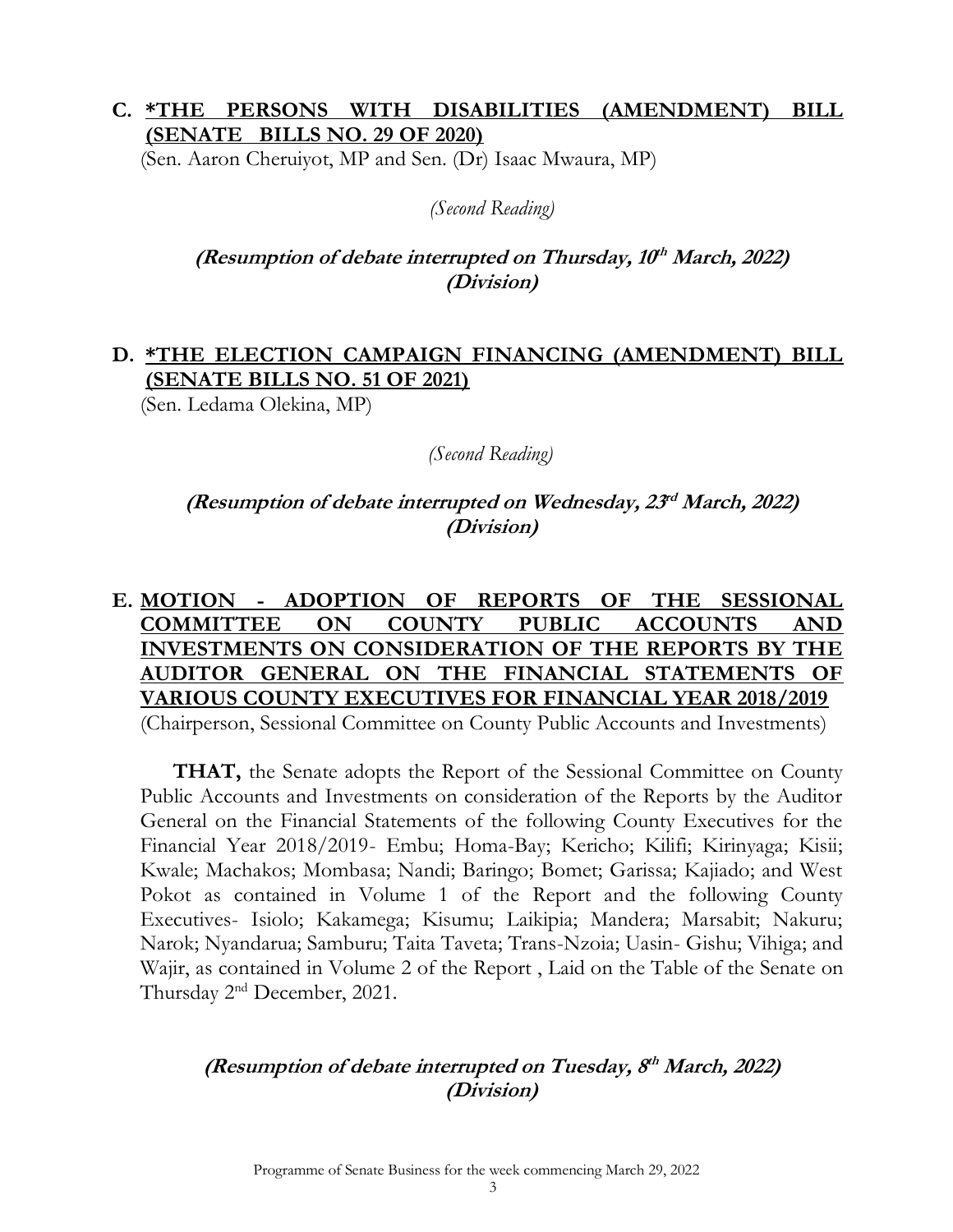## **F. MOTION - ADOPTION OF THE REPORT OF THE STANDING COMMITTEE ON HEALTH ON THE SPECIAL AUDIT REPORT ON UTILIZATION OF COVID-19 FUNDS BY TWENTY EIGHT (28) COUNTY GOVERNMENTS**

(The Chairperson, Standing Committee on Health)

**THAT,** the Senate adopts the Report of the Standing Committee on Health on the special audit report on utilization of COVID-19 funds by twenty eight (28) county governments, laid on the Table of the Senate on Wednesday, 9th February, 2022.

### **(Resumption of debate interrupted on Wednesday, 23 rd March, 2022) (Division)**

### **G. COMMITTEE OF THE WHOLE \*\*THE INTERGOVERNMENTAL RELATIONS (AMENDMENT) BILL (SENATE BILLS NO. 37 OF 2021)**

(The Chairperson, Standing Committee on Devolution and Intergovernmental Relations)

(Resumption of debate interrupted on Wednesday,  $22^{nd}$ December, 2021 – **Morning Sitting)**

**(Division)**

### **H. COMMITTEE OF THE WHOLE \*THE LAW OF SUCCESSION (AMENDMENT) BILL, (SENATE BILLS NO. 15 OF 2021)** (Sen. Abshiro Halake, MP)

**(Resumption of debate interrupted on Wednesday, 2 nd March, 2022 – Morning Sitting) (Division)**

# **I. COMMITTEE OF THE WHOLE \*THE PRESERVATION OF HUMAN DIGNITY AND ENFORCEMENT OF ECONOMIC AND SOCIAL RIGHTS BILL (SENATE BILLS NO. 21 OF 2021)**

(Sen. Abshiro Halake, MP)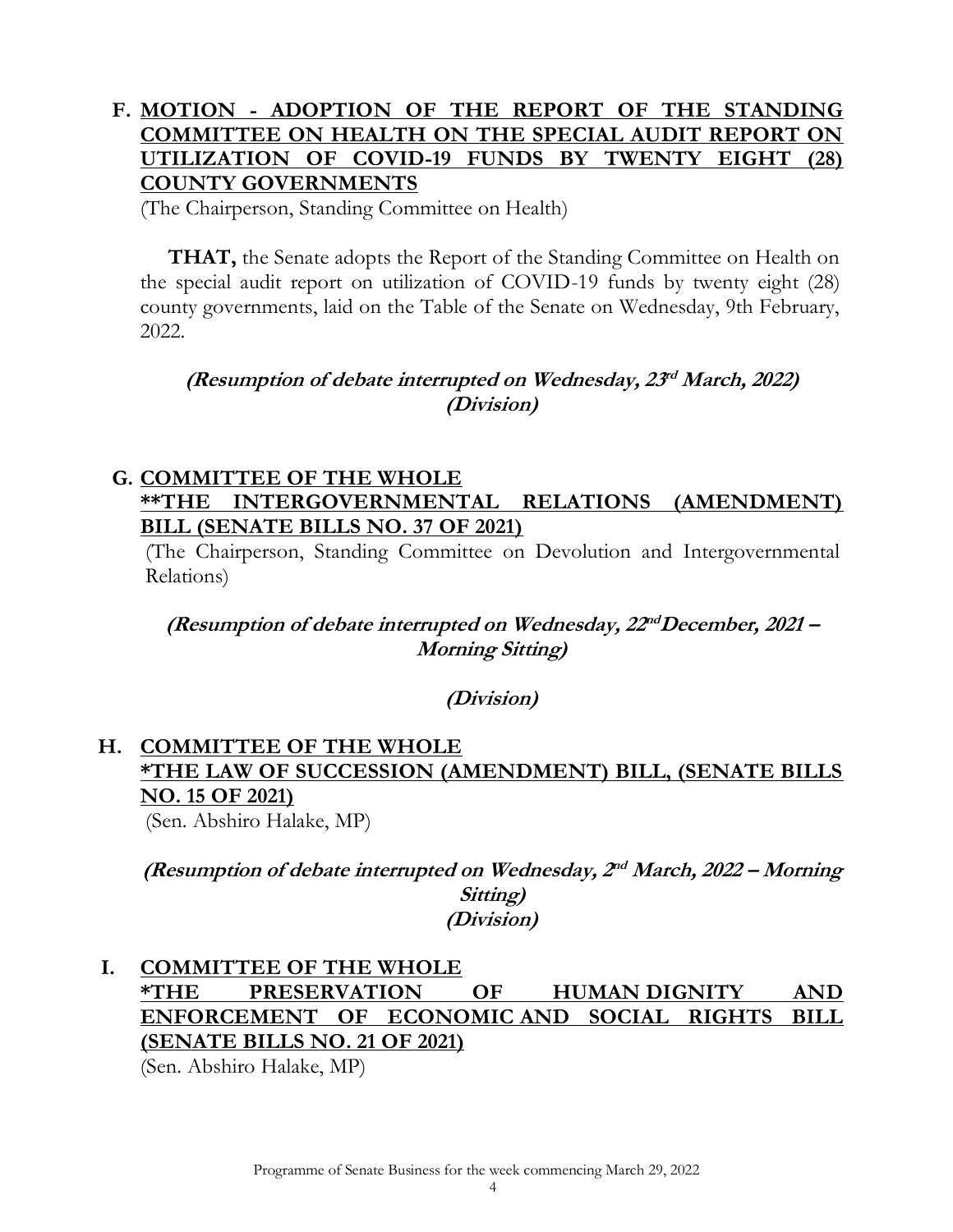(Resumption of debate interrupted on Wednesday, 2<sup>nd</sup> March, 2022 – Morning **Sitting) (Division)**

#### **J. COMMITTEE OF THE WHOLE \*THE LIFESTYLE AUDIT BILL (SENATE BILLS NO. 36 OF 2021)**  (Sen. (CPA). Farhiya Haji, MP)

(Resumption of debate interrupted on Tuesday,  $f^{\text{t}}$  March, 2022) **(Division)**

## **K. COMMITTEE OF THE WHOLE \*THE SPECIAL NEEDS EDUCATION BILL (SENATE BILLS NO. 44 OF 2021)**

(Sen. (Dr.) Getrude Musuruve and Sen. (Prof.) Margaret Kamar, MP)

#### (Resumption of debate interrupted on Wednesday, 2<sup>nd</sup> March, 2022 – Morning **Sitting) (Division)**

## **L. \*\*THE COTTON INDUSTRY DEVELOPMENT BILL (SENATE BILLS NO. 55 OF 2021)**

(Chairperson, Standing Committee on Agriculture, Livestock and Fisheries)

*(Second Reading)*

# **M. \*THE EMPLOYMENT (AMENDMENT) BILL (SENATE BILLS NO. 54 OF 2021)**

(Sen. Samson Cherarkey, MP)

*(Second Reading)*

# **N. COMMITTEE OF THE WHOLE \*THE ELECTIONS (AMENDMENT) (NO. 3) BILL (SENATE BILLS NO. 48 OF 2021)**

(Sen. (Eng.) Ephraim Maina, MP)

### **O. COMMITTEE OF THE WHOLE \*\*\*THE IRRIGATION (AMENDMENT) BILL (NATIONAL ASSEMBLY BILLS NO. 12 OF 2021)**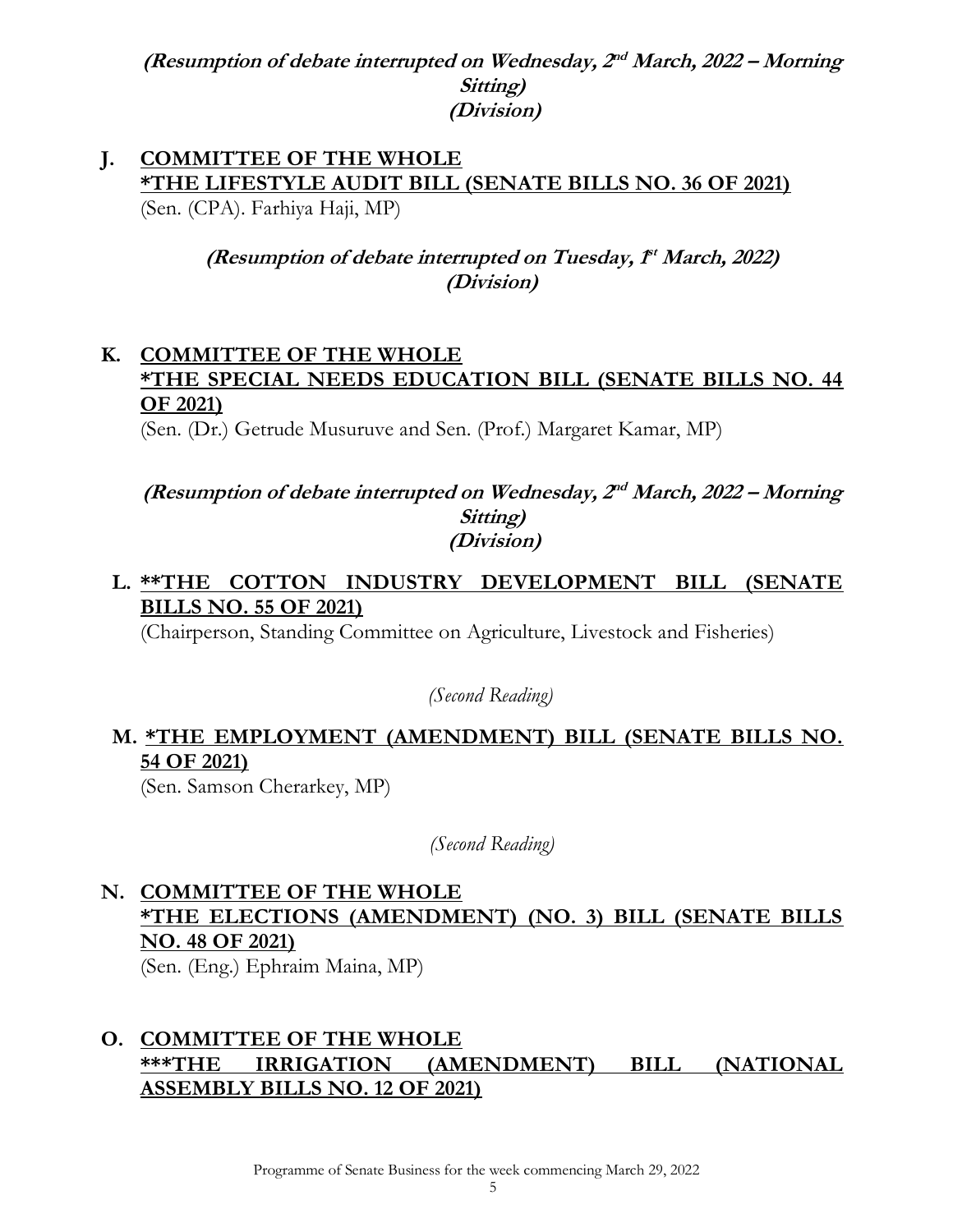(The Senate Majority Leader)

## **P. COMMITTEE OF THE WHOLE \*\*THE STREET VENDORS (PROTECTION OF LIVELIHOOD) BILL (SENATE BILLS NO. 7 OF 2021)**

(Chairperson, Standing Committee on Tourism, Trade and Industrialization)

### **Q. Any Other Business**

**WEDNESDAY**  30/03/2022 **Communication from the Chair, Messages, Petitions, Papers, Notices of Motion, Statements, Motions, Bills and any other Business not concluded on Tuesday, 29th March, 2022.** 

#### **A. \*THE SUGAR BILL (NATIONAL ASSEMBLY BILLS NO. 68 OF 2019)** (The Senate Majority Leader)

*(Second Reading)*

### **B. COMMITTEE OF THE WHOLE \*\*\*THE DIVISION OF REVENUE BILL (NATIONAL ASSEMBLY BILLS NO. 8 OF 2022)** (The Senate Majority Leader)

# **C. COMMITTEE OF THE WHOLE \*THE KENYA MEDICAL SUPPLIES AUTHORITY (AMENDMENT) BILL (SENATE BILLS NO. 53 OF 2021)**

(Sen. Naomi Shiyonga, MP)

**D. Any Other Business**